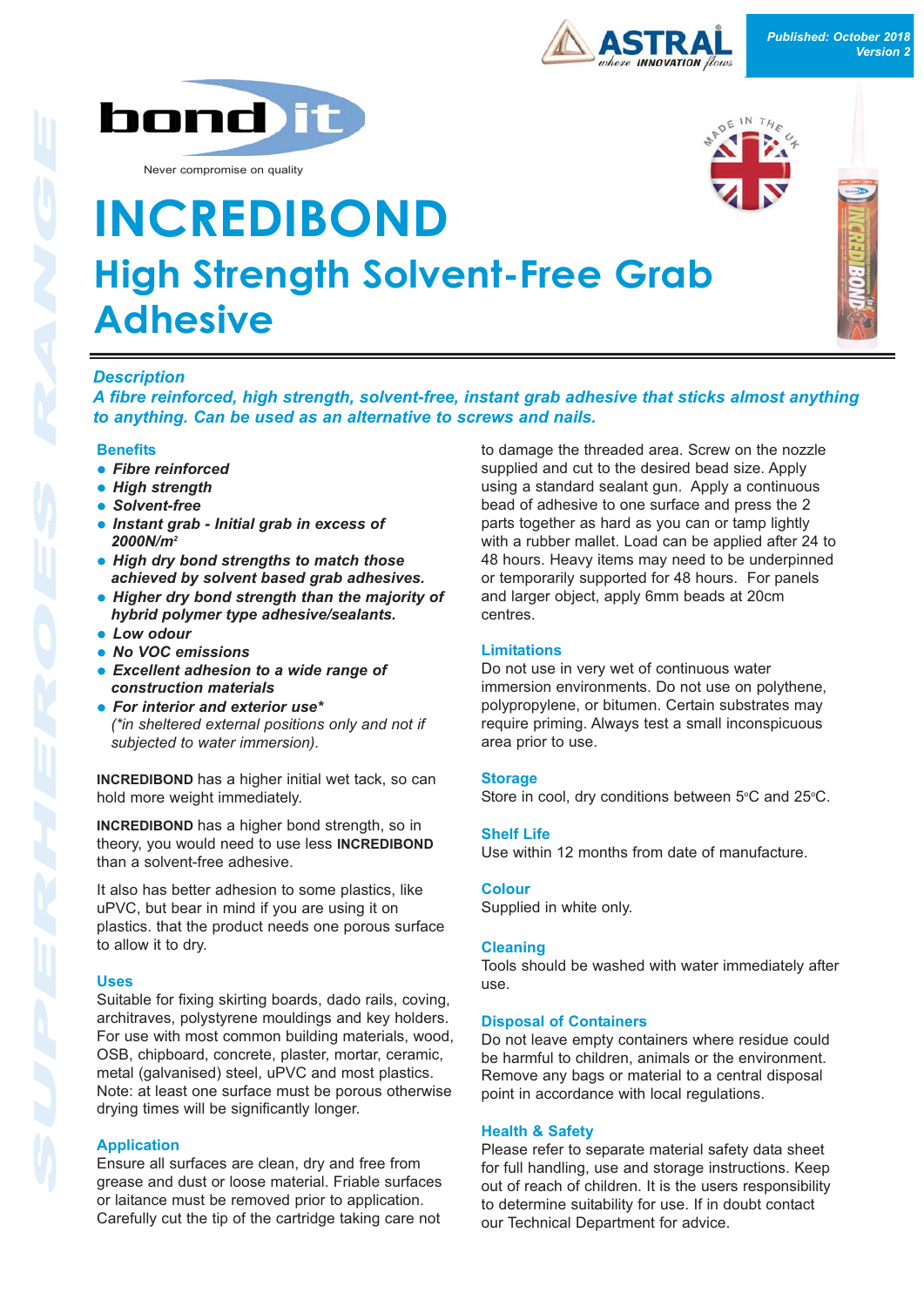| <b>Specification Summary</b>   |                                    |
|--------------------------------|------------------------------------|
| Consistency                    | Paste                              |
| <b>Specific Gravity</b>        | $1.4$ g/cc                         |
| <b>Application Temperature</b> | +5 $\degree$ C to +30 $\degree$ C  |
| <b>Temperature Resistance</b>  | -20 $\degree$ C to +50 $\degree$ C |
| Open Time                      | 15 minutes                         |
| Initial Grab                   | At least $2000$ N/m <sup>2</sup>   |
| Bond Strength: wood to wood    | $>8$ N/mm <sup>2</sup>             |
| Bond Strength: wood to uPVC    | $>1.5$ N/mm <sup>2</sup>           |

## **Container Sizes**

| Code:           | <b>BDIBWH</b> |
|-----------------|---------------|
| <b>Colour:</b>  | White         |
| Size:           | 310ml         |
| <b>Barcode:</b> | 5060021371935 |

*The data presented in this leaflet are in accordance with the present state of our knowledge, but do not absolve the user from carefully checking all supplies immediately on receipt. We reserve the right to alter product constants within the scope of technical progress or new developments. The recommendations made in this leaflet should be checked by preliminary trials because of conditions during processing over which we have no control, especially where other companies raw materials are also being used. The recommendations do not absolve the user from the obligation of investigating the possibility of infringement of third parties rights and, if necessary clarifying the position. Recommendations for use do not constitute a warranty, either express or implied, of the fitness or suitability of the products for a particular purpose.*



#### *Unit G16 River Bank Way, Lowfields Business Park, Elland, West Yorkshire HX5 9DN. Telephone: +44 (0)1422 315300 Fax +44 (0)1422 315310* Press<sub>ers 6152</sub><br>Email: sales@bond-it.co.uk Website: www.bond-it.co.uk

## *BOND IT*



V2 5/10/18 *Supercedes V1 1/2/17*